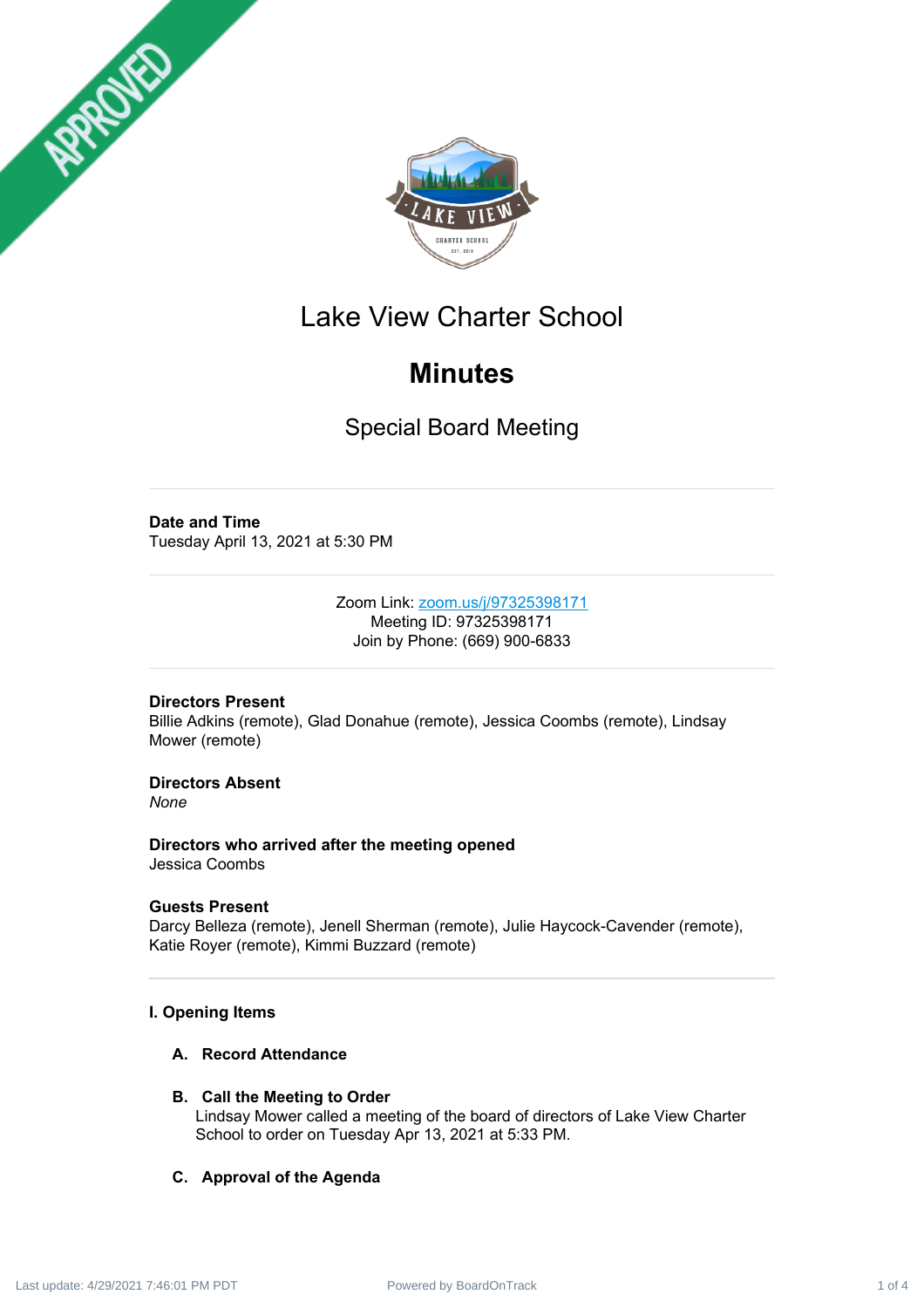Lindsay Mower made a motion to approve the agenda with the change to table Agenda Item E. Billie Adkins seconded the motion. The board **VOTED** to approve the motion. **Roll Call** Jessica Coombs Absent Billie Adkins Aye Glad Donahue Aye Lindsay Mower Aye Eact the Charter School First Board Frame Process 2 of 4 Lack 2 of 4 Lack 2 of 4 Lack 2 of 4 Lack 2 of 4 Lack 2 of 4 Lack 2 of 4 Lack 2 Lack 2 Lack 2 Lack 2 Lack 2 Lack 2 Lack 2 Lack 2 Lack 2 Lack 2 Lack 2 Lack 2 Lack 2 L

#### **D. Public Comments**

No public comments were made at this board meeting.

## **II. Finance**

#### **A. School Counselor Salary Schedule**

Glad Donahue made a motion to approve the updated School Counselor Salary Schedule.

Billie Adkins seconded the motion.

The board **VOTED** to approve the motion.

**Roll Call**

Lindsay Mower Aye Billie Adkins Aye Glad Donahue Aye Jessica Coombs Absent

### **B. Discussion and Potential Action on the Consolidated Application and Reporting System (CARS) Application for Funding**

Julie Haycock-Cavender presented that this is a new opportunity for funding for the school.

Jessica Coombs arrived. Billie Adkins made a motion to approve the Consolidated Application and

Reporting System (CARS) Application for Funding.

Glad Donahue seconded the motion.

The board **VOTED** to approve the motion.

**Roll Call**

Billie Adkins Aye Lindsay Mower Aye Jessica Coombs Absent

Glad Donahue Aye

#### **C. Discussion and Potential Action on the Local Control and Accountability Plan (LCAP) Federal Addendum for Title 1**

Julie Haycock-Cavender explained the types of Title Funding and the specific subgroups each applies to as well as reviewed the LCAP Addendum.

Lindsay Mower made a motion to approve the Local Control and Accountability Plan (LCAP) Federal Addendum for Title 1. Billie Adkins seconded the motion. The board **VOTED** to approve the motion. **Roll Call** Jessica Coombs Aye Glad Donahue Aye Billie Adkins Aye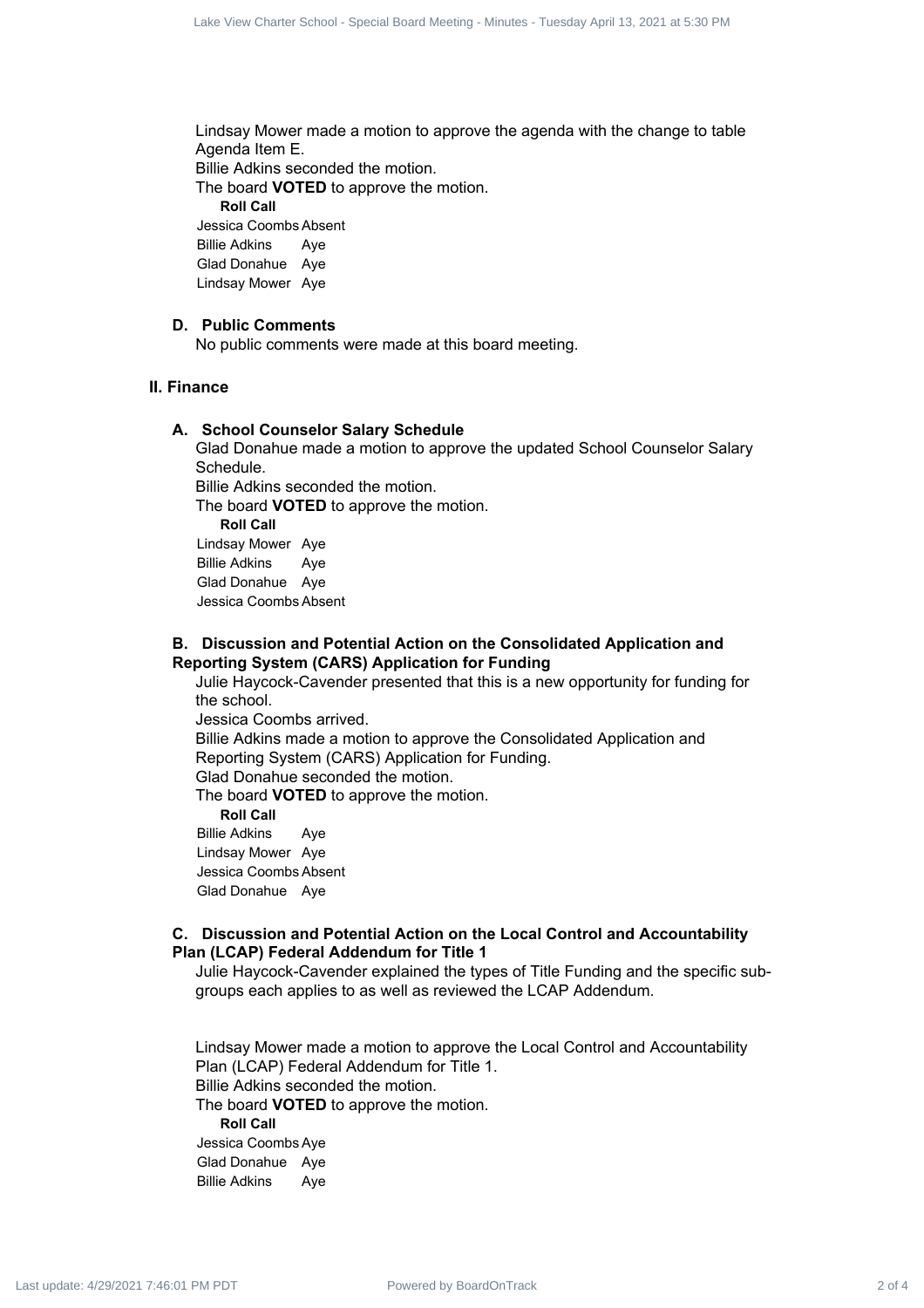**Roll Call** Lindsay Mower Aye

#### **D. Discussion and Potential Action on the ESSER II Assurances**

Julie Haycock-Cavender explained the ESSER II Assurances as outlined by the government guidelines to ensure the funds are used in the way they are inteded. Billie Adkins made a motion to approve the ESSER II Assurances. Glad Donahue seconded the motion.

The board **VOTED** to approve the motion.

**Roll Call** Jessica Coombs Aye Lindsay Mower Aye Billie Adkins Aye Glad Donahue Aye

#### **E. Discussion and Potential Action of the Approval of Software License Purchase**

This item was tabled until the next board meeting.

#### **III. Closing Items**

#### **A. Board of Director's Comments & Requests**

There were no Board comments or requests submitted at this time.

**B. Announcement of Next Regularly Scheduled Board Meeting** April 28, 2021 at 5:00 pm.

#### **C. Adjourn Meeting**

Lindsay Mower made a motion to adjourn the meeting at 5:47 pm. Billie Adkins seconded the motion.

The board **VOTED** to approve the motion.

**Roll Call** Lindsay Mower Aye Billie Adkins Aye Glad Donahue Aye Jessica Coombs Aye There being no further business to be transacted, and upon motion duly made, seconded and approved, the meeting was adjourned at 5:47 PM. East School Board School Board School Board Track 3 of 4 Lake View Charter School - Distribution 4 April 2021 at  $\sim$  10 Minutes - April 2021 at  $\sim$  10 Minutes - Tuesday April 2021 at  $\sim$  10 Minutes - Tuesday April 2021

Respectfully Submitted, Lindsay Mower

Prepared By Kimmi Buzzard

Noted By

 $\overline{15:27 PDT}$ [Billie Adkins](https://na1.documents.adobe.com/verifier?tx=CBJCHBCAABAAbONCs7AY10z5I0kdPFouSRoG6WozyJvY)

Board Secretary

Public Comment Rules: Members of the public may address the Board on agenda or non-agenda items through the teleconference platform, Zoom. Zoom does not require the members of the public to have an account or login. Please either utilize the chat option to communicate to the administrative team of your desire to address the Board or simply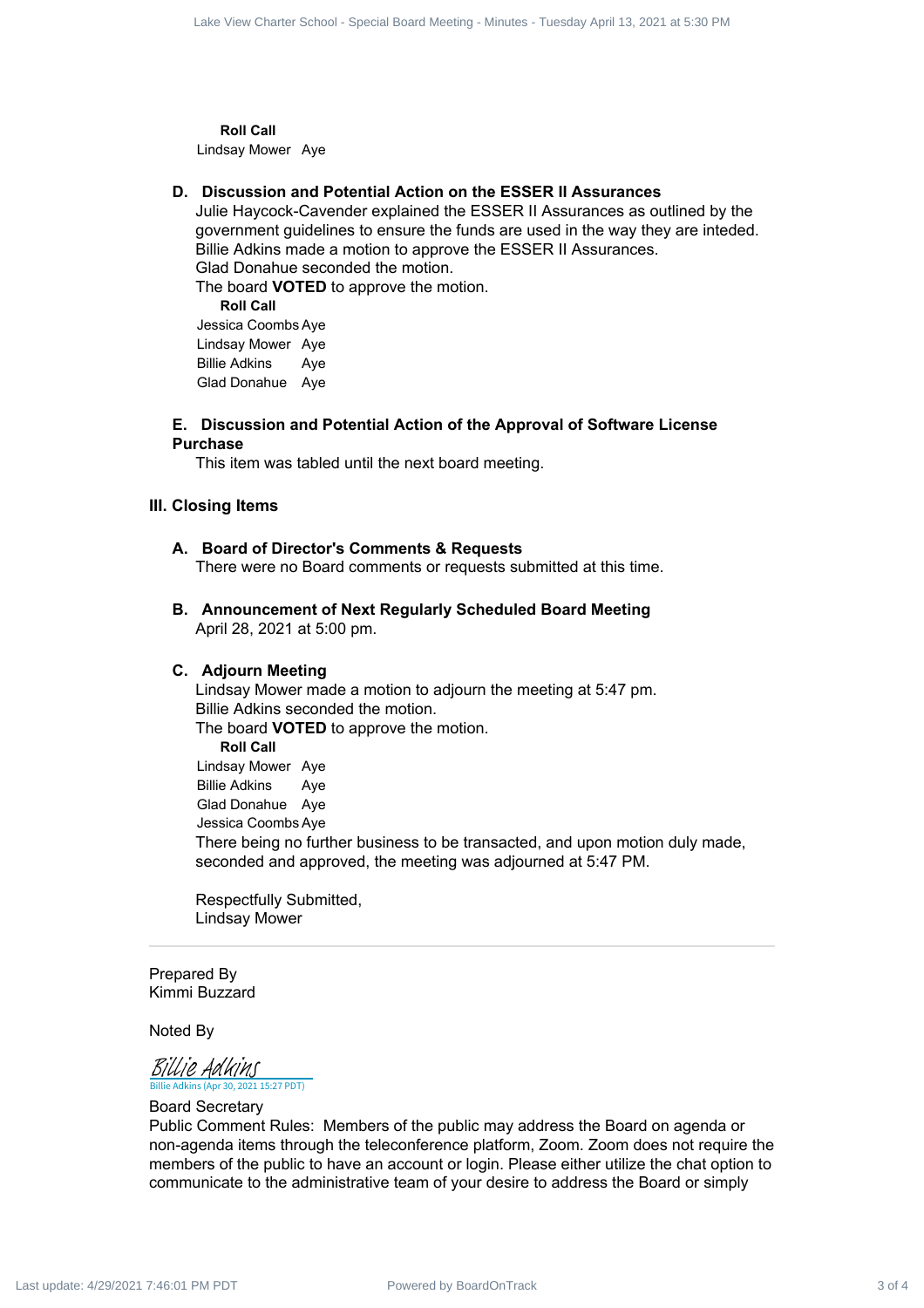communicate orally your desire to address the Board when the Board asks for public comments. Speakers may be called in the order requests are received. Comments are limited to 2 minutes each, with no more than 15 minutes per single topic. If a member of the public utilizes a translator to address the Board, those individuals are allotted 4 minutes each. If the Board utilizes simultaneous translation equipment in a manner that allows the Board to hear the translated public testimony simultaneously, those individuals are allotted 2 minutes each. By law, the Board is allowed to take action only on items on the agenda. The Board may, at its discretion, refer a matter to school staff or calendar the issue for future discussion. For the collection of  $\theta$  and the collection of 4 Power Charter School of 4 Day) and the collection of 4 Lake View Charter School - Special Board Meeting - Tuesday April 13, 2021 at 5:30 PM Lace View Contents are since t

Note: The Governing Board encourages those with disabilities to participate fully in the public meeting process. If you need a disability-related modification or accommodation, including auxiliary aids or services, to participate in the public meeting, please contact the Governing Board Office at (562) 584-0427 at least 48 hours before the scheduled board meeting so every reasonable effort can be made to accommodate you. (Government Code § 54954.2; Americans with Disabilities Act of 1990, § 202 (42 U.S.C. § 12132)).